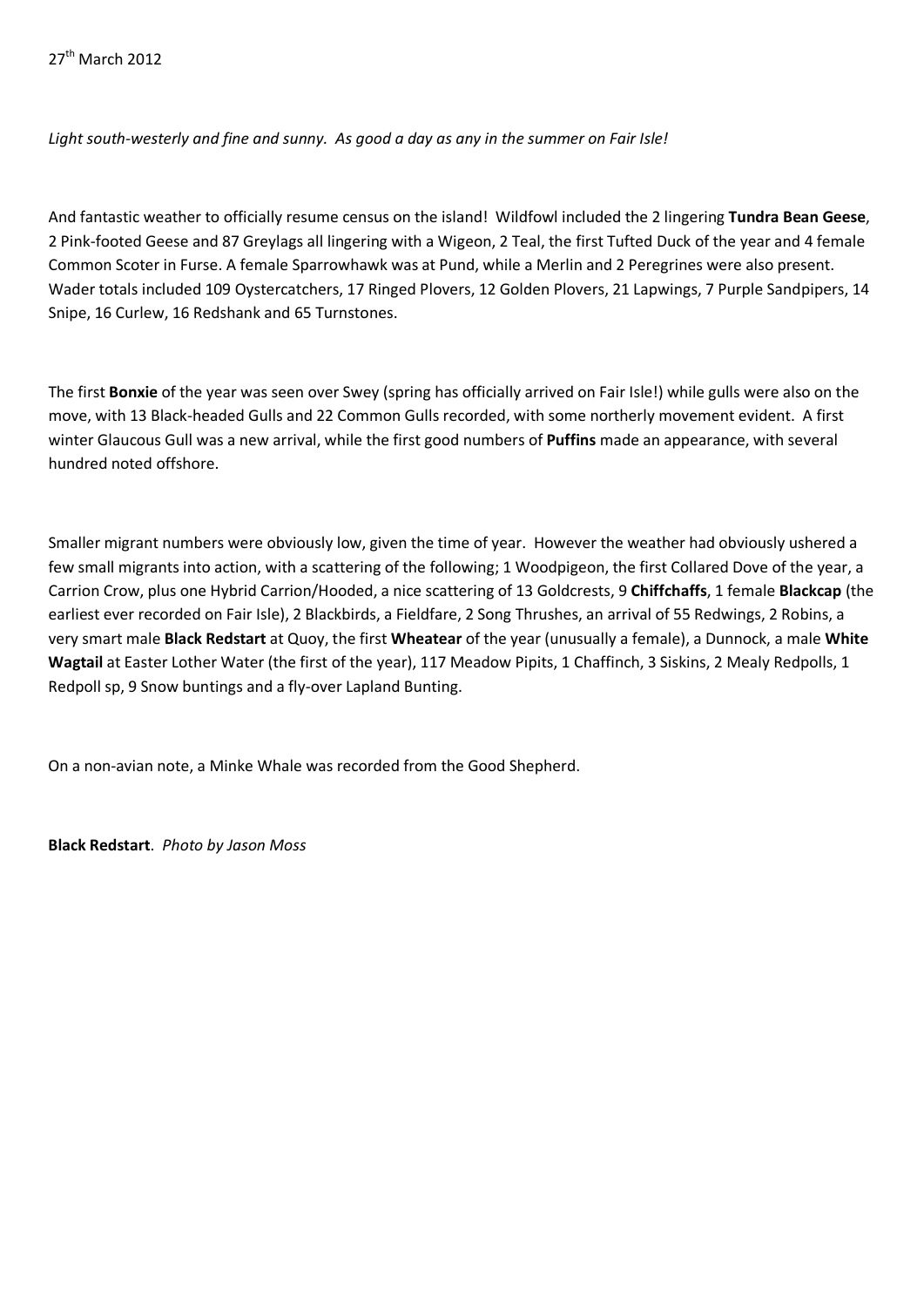## *South-westerly force 3. Overcast with occasional drizzle*

Wildfowl sightings were roughly consistent with yesterday, though Greylag Goose numbers reached 131 scattered across the south of the island. The Sparrowhawk and pair of Peregrines were seen again, while wader counts produced 133 Oystercatchers, 23 Ringed Plovers, 16 Golden Plovers and 25 Purple Sandpipers.

Goldcrest and Chiffchaff numbers fell, with just 5 and one bird remaining respectively, while Skylarks arrived, with 240 birds on the isle. One Blackbird remained, as did 4 Song Thrushes, 46 Redwings, 1 Robin, the male **Black Redstart**, 2 male Wheatears arrived, 2 Dunnocks, 2 Chaffinches, 3 Siskins, 1 Mealy Redpoll, 1 Redpoll sp. and 8 Snow Buntings.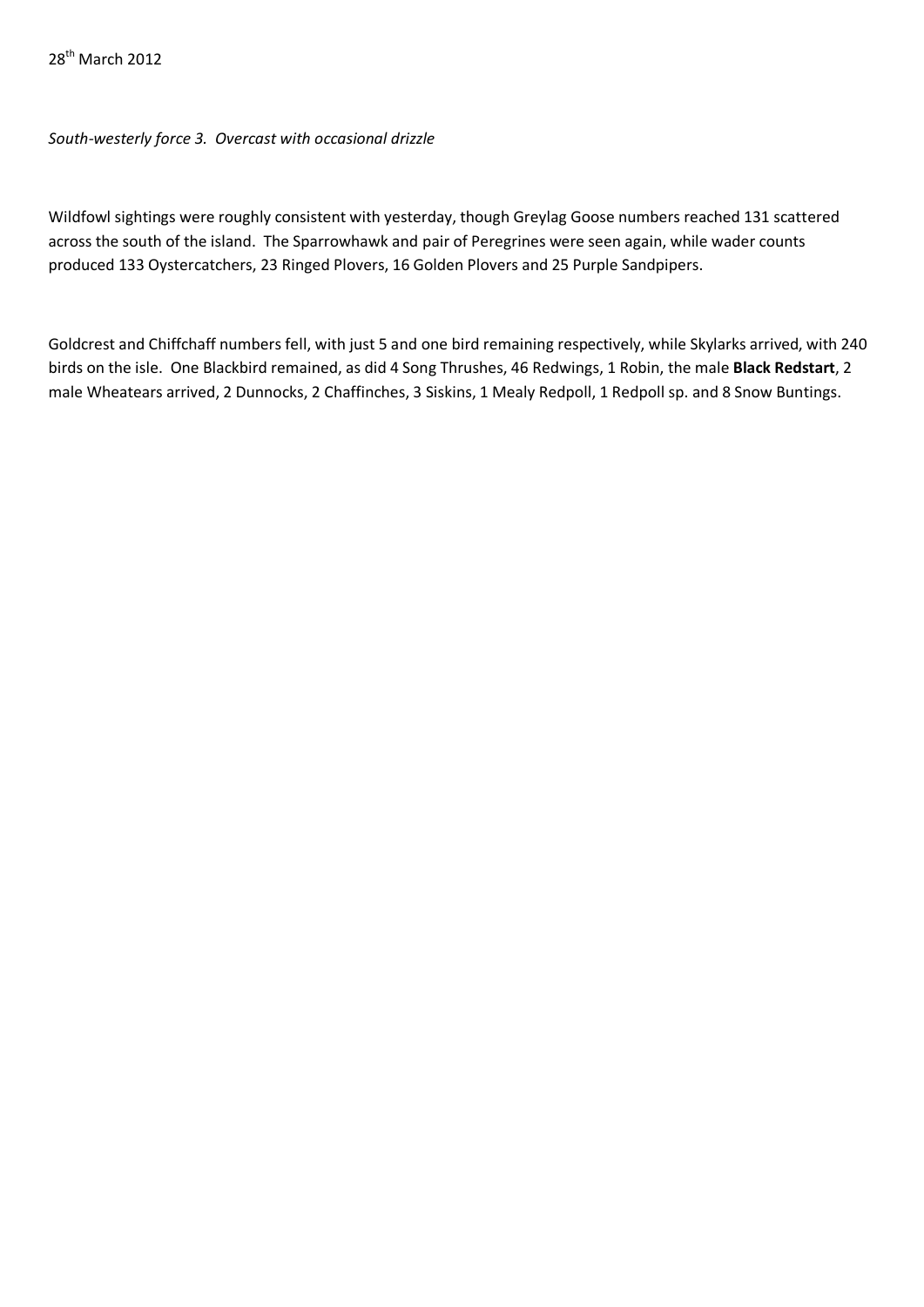*Moderate westerly winds, with low cloud and misty rain*

Teal numbers increased to 6 on Da Water, while the Tufted Duck reappeared and 3 Common Scoter and the first Goldeneye of the month were sighted. A Red-throated Diver past South Light was the first since mid-January. A cormorant was seen, while a notable arrival of Snipe included a Jack Snipe and 79 Common Snipe. Common Gulls were back on territory on Buness and a near-adult **Iceland Gull** made an appearance.

A Woodpigeon was noted, while other passerine sightings included one lingering Goldcrest and Chiffchaff, 2 Song Thrushes, 55 Redwing, 2 Mealy Redpolls, 3 Snow Buntings and a female Reed Bunting.

**Fulmar**. *Photo by Jason Moss*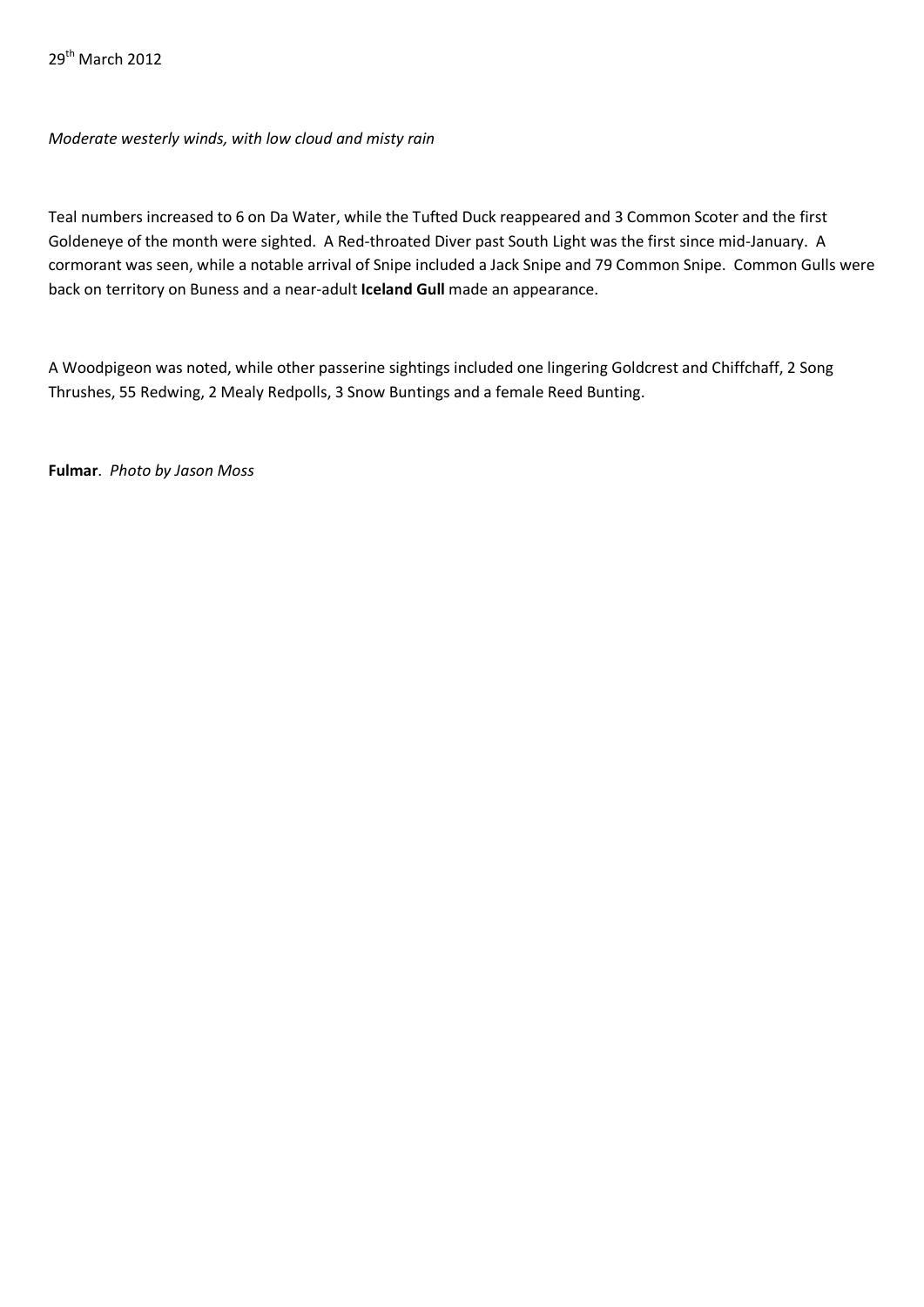30<sup>th</sup> March 2012

*Moderate W/NW and stinging rain showers all day*

A fairly nasty day all in all still managed to turn up a first for the year in the shape of a very smart male **Ring Ouzel** at the Mast

The 5 Teal and 4 Common Scoters remain, while a Grey Heron arrived and the male Merlin reappeared. Twenty-five Lapwings were an increase on recent days.

The Woodpigeon remains on the cliffs at Furse, while a **Long**-**eared Owl** was nearly caught (but ultimately bungled) in the Gulley, while other migrants included 2 Goldcrests, 1 lingering Chiffchaff, a new Fieldfare, the same male **Black Redstart** and the female Reed Bunting.